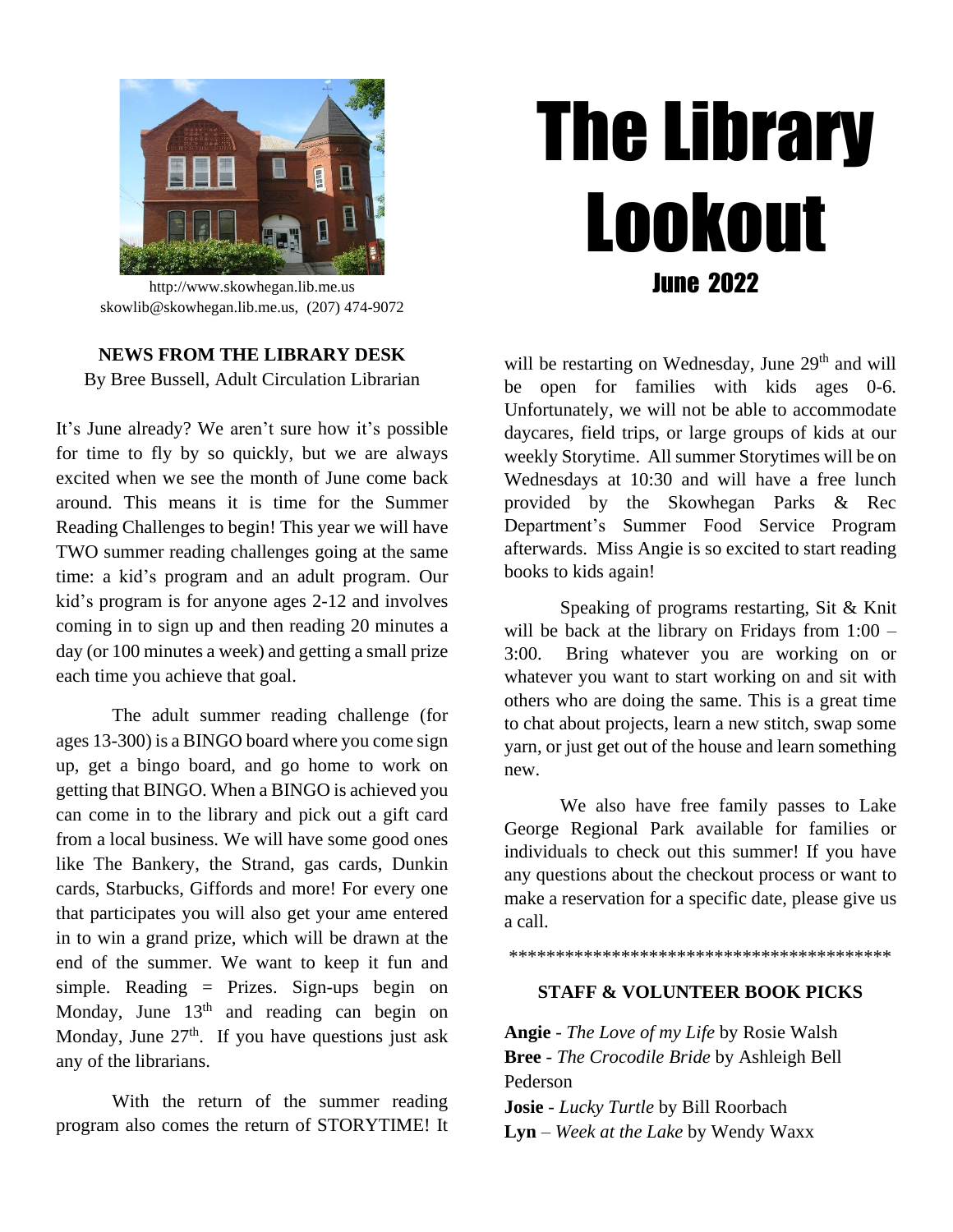### **GRADUATION NEWS**

Our technology librarian Josie has just graduated from Wayne State University with her Masters Degree in Library and Information Science! She's worked hard towards this goal for the last two years, and we couldn't be more proud of her.

## M**AINE LIBRARY ASSOCIATION CONFERENCE**

At the end of May the library staff attended the Maine Library Association conference at Sunday River. Each year at this conference they award one librarian with the distinction of being the "Outstanding Librarian of the Year" for the state of Maine. Thanks to a nomination by Josie and by dozens of letters from community members, library trustees, volunteers, and you, our awesome patrons, Miss Angie was the 2022 winner of this award.

These are a few of the things people had to say about her:

"Personally, she has touched all of our lives in a way that cannot be expressed adequately into words. She has greatly impacted the young and old alike in our community by working in a job doing what she loves!"

"She continues to teach our community that the library is so much more than just a place to get books. She works tirelessly to create a warm, inviting and engaging space for each and every person who walks through the library doors."

"She always helps me find the books I want!"

"She has changed the atmosphere of the library to be a place people want to come to."

"Angie's vibrant personality, creative ideas, and love of her work are treasure for the Skowhegan Free Public Library."

We are all so proud of Angie here at the library, and we're also so excited to incorporate the information and ideas we've gathered at the annual conference this year into our own collection and

programming! It's always such a great opportunity for our librarians to network with other like-minded folk and share in the exciting things going on at libraries around the state.



### **FRIENDS OF THE LIBRARY NEWS**

\*\*\*\*\*\*\*\*\*\*\*\*\*\*\*\*\*\*\*\*\*\*\*\*\*\*\*\*\*\*\*\*\*\*\*\*\*\*\*\*\*\*

Karen Lewia has been elected the new Friends of the Library President.

Thanks to Lynda Quinn and Pat Dickey for being in charge at the recent 10-mile Lawn Sale in Cornville! They raised \$450 for the Friends. They will also hold a sale at the same site in Cornville on Saturday, June 26 from 9 to 1. Be sure to stop and see them!

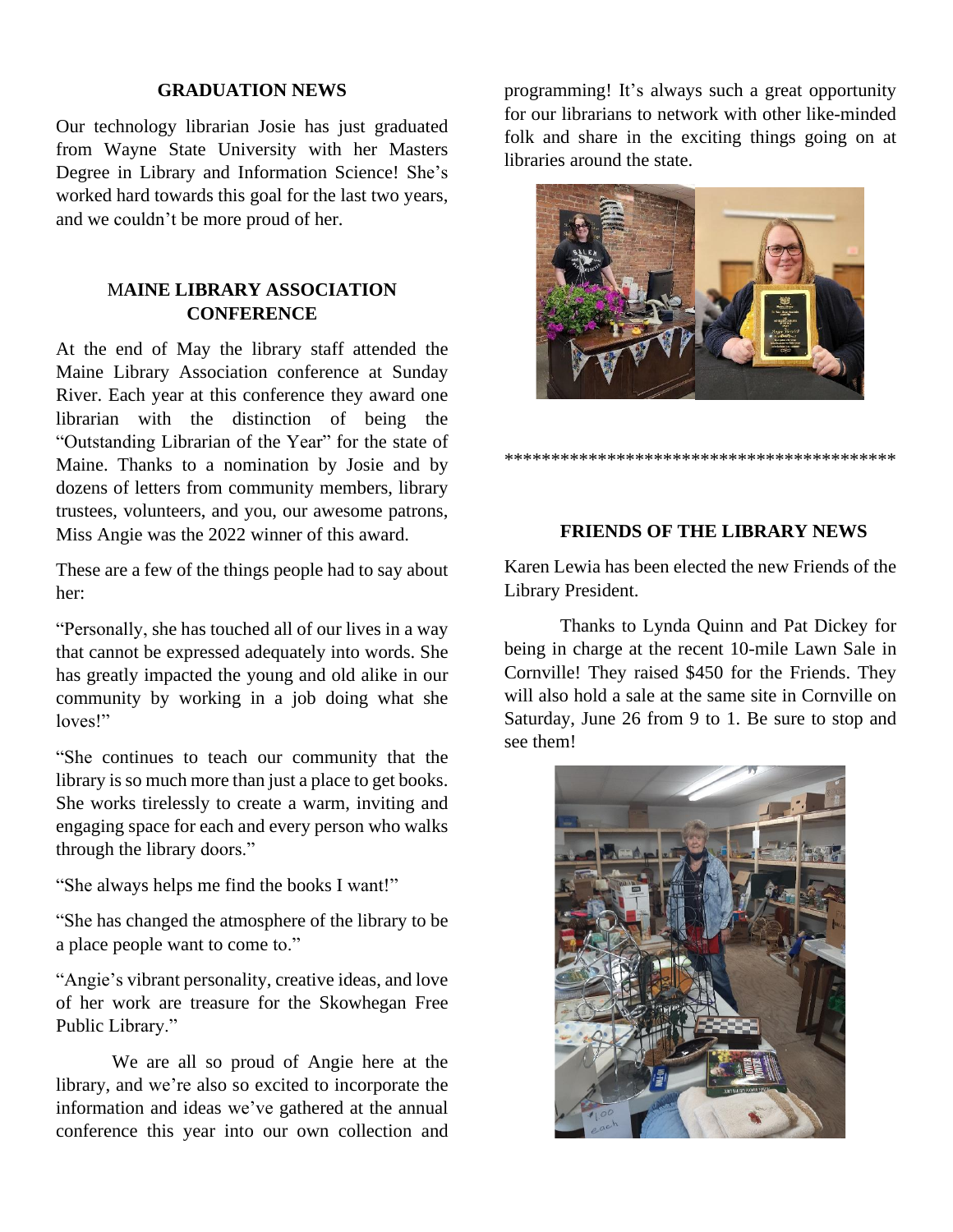#### **NEW BOOKS**

#### **FICTION**

*Dream Town* / David Baldacci *Thrill of the Hunt* / Rita Mae Brown *Carved in Stone* / Elizabeth Camden *Written on the Wind* / Elizabeth Camden *The Amish Twins Next Doo*r / Vannetta Chapman *The Recovery Agent* / Janet Evanovich *Sound of Darkness* / Heather Graham *The Hotel Nantucket* / Elin Hilderbrand *Dreaming of Flight* / Catherine Ryan Hyde *All the Seas of the World* / Guy Gavriel Kay *The Boardwalk Bookshop* / Susan Mallery *The Perfect Golden Circle* / Benjamin Myers *The Crocodile Bride* / Ashleigh Bell Pederson *Girl With the Make-Believe Husband* / Julia Quinn *Nightwork* / Nora Roberts *The Wedding Dress Sewing Circle* / Jennifer Ryan *The Investigator* / John Sandford *Storm Tide* / Wilbur Smith *This Time Tomorrow* / Emma Straub *The Love of My Life* / Rosie Walsh *The Lost Summers of Newport* / Beatriz Williams *City of Orange* / David Yoon **NONFICTION** *Tales of Al: The Water Rescue Dog* / Lynne Cox *Surviving: Why We Stay and How We Leave Abusive Relationships* / Beverly Gooden *Scars and Stripes* / Tim Kennedy

*James Patterson by James Patterson* / James Patterson

### **GUEST COLUMN**

Hello, from Melissa Gaspar.

Some of you may remember me when I was the Director of the Skowhegan Public Library from 2005 until 2011. I really enjoyed working in Skowhegan and fell in love with the beautiful library. What a historic gem it is! I have followed the progress of the renovations and attended the dedication ceremony in November of 2017. The library is even more stunning now with the new rugs and circulation desk. I can't wait to visit and see what is new in the collection.

For the past 11 years I have been the director of a small public library in Middleton, MA. I moved south so I could live closer to my three grandchildren. I have recently retired from this position and gone from librarian to full-time patron! I am so excited to have more time to read! I plan to spend a lot of time in Skowhegan this summer. You will find me in the stacks of the library gathering a large pile of books to read.

Currently, I am reading a thriller called *The Sign* by Raymond Khoury. It is a very fast-paced novel which also explores the threat of global warming, climate change and spiritual philosophies. If you like jet-setting around the globe via a good read, this book may grab your attention. I also recently read Louise Penny's book, *The Kingdom of the Blind*. I find the character of Inspector Gamage very inspiring. I hope you are finding some great books to read too! And maybe I will see some of you at the library this summer.

Until then, happy reading! Melissa